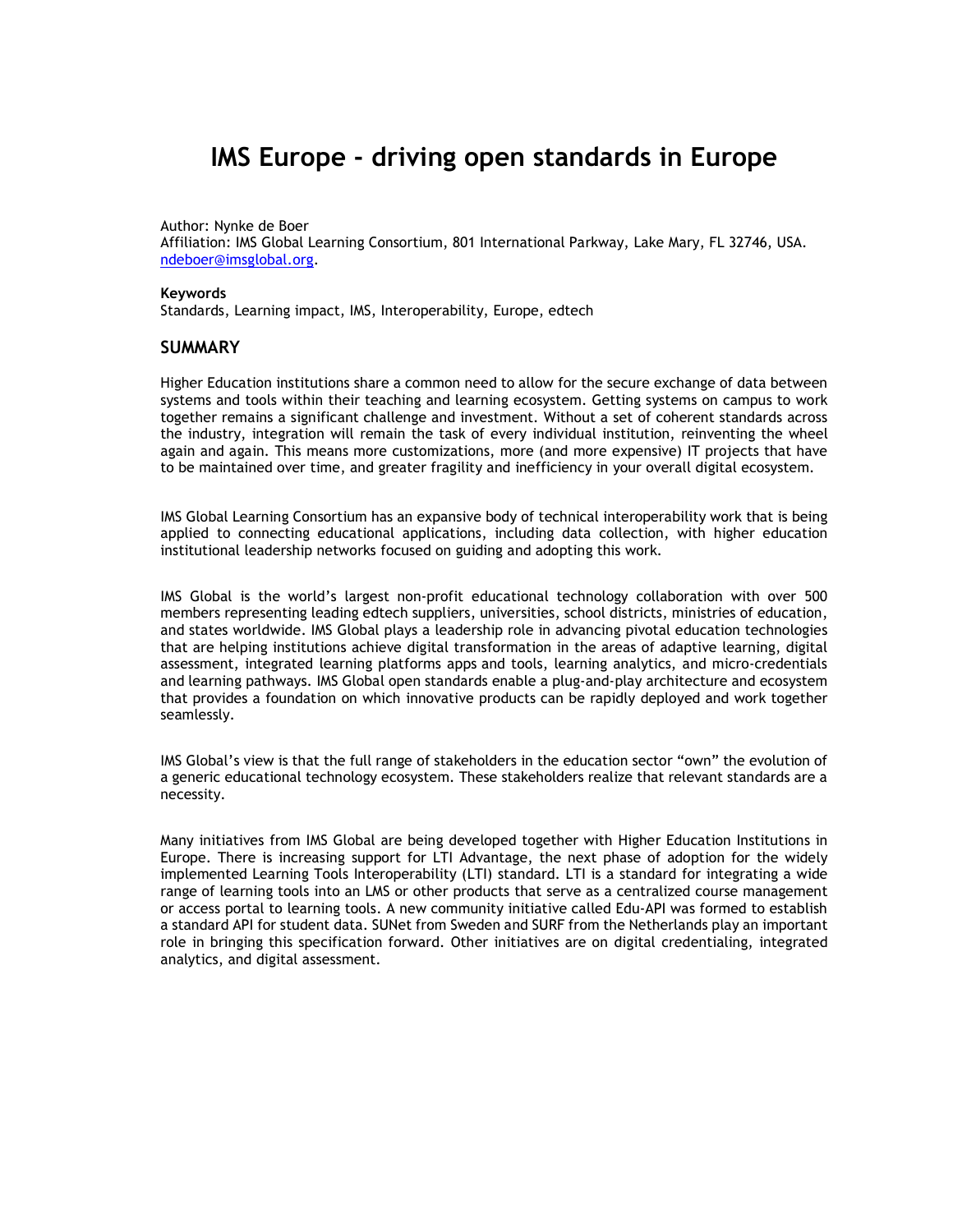

Figure 1 - Initiatives IMS Global

In Europe, we need to make sure that we contribute to the standards by participating in the relevant IMS Global communities. This way, we can make sure European characteristics (like GDPR requirements) are considered during the development of the specifications. To ensure that European institutions and supplier organizations are well represented within IMS Global, the IMS Europe board was launched in early 2018.

In November 2018, EUNIS and IMS Global came to an agreement to collaborate. They will join efforts to disseminate standards, IT policies, and best practices for the use of information technology.

During the session, we will first focus on IMS Global as an organization. How can a member organization as IMS help to enhance learning impact, who are the members, and how can members be involved in creating and maintaining the standards and specifications? Second, we will touch on the most relevant standards for higher education that are currently being adopted and standards that are under development. There will be some comprehensive use cases to go with these standards.Third, we will discuss the recent agreement between IMS Global and EUNIS and what this means for members from both organizations.

Throughout the session, we welcome thoughts and ideas from the audience that will help shape future work and provide new areas that can be explored to enable the innovative teaching and learning that educational leaders seek.

## **REFERENCE**

IMS Global website: https://www.imsglobal.org IMS Certified Product Directory: imscert.org